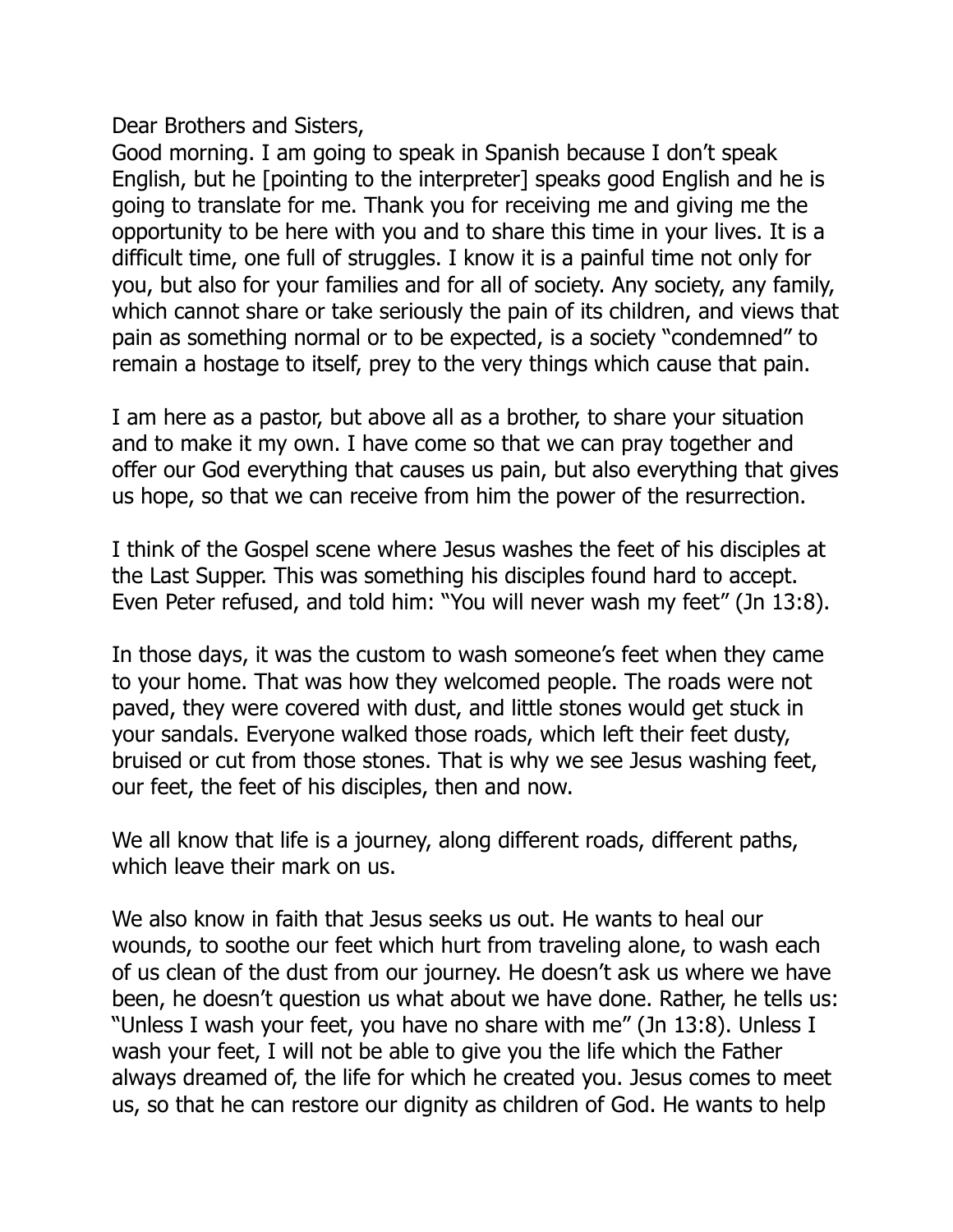us to set out again, to resume our journey, to recover our hope, to restore our faith and trust. He wants us to keep walking along the paths of life, to realize that we have a mission, and that confinement is never the same thing as exclusion.

Life means "getting our feet dirty" from the dust-filled roads of life and history. All of us need to be cleansed, to be washed. All of us. Myself, first and foremost. All of us are being sought out by the Teacher, who wants to help us resume our journey. The Lord goes in search of us; to all of us he stretches out a helping hand.

It is painful when we see prison systems which are not concerned to care for wounds, to soothe pain, to offer new possibilities. It is painful when we see people who think that only others need to be cleansed, purified, and do not recognize that their weariness, pain and wounds are also the weariness, pain and wounds of society. The Lord tells us this clearly with a sign: he washes our feet so we can come back to the table. The table from which he wishes no one to be excluded. The table which is spread for all and to which all of us are invited.

This time in your life can only have one purpose: to give you a hand in getting back on the right road, to give you a hand to help you rejoin society. All of us are part of that effort, all of us are invited to encourage, help and enable your rehabilitation. A rehabilitation which everyone seeks and desires: inmates and their families, correctional authorities, social and educational programs. A rehabilitation which benefits and elevates the morale of the entire community and society.

I encourage you to have this attitude with one another and with all those who in any way are part of this institution. May you make possible new opportunities; may you blaze new trails, new paths.

All of us have something we need to be cleansed of, or purified from. All of us. May the knowledge of this fact inspire us all to live in solidarity, to support one another and seek the best for others.

Let us look to Jesus, who washes our feet. He is "the way, and the truth, and the life". He comes to save us from the lie that says no one can